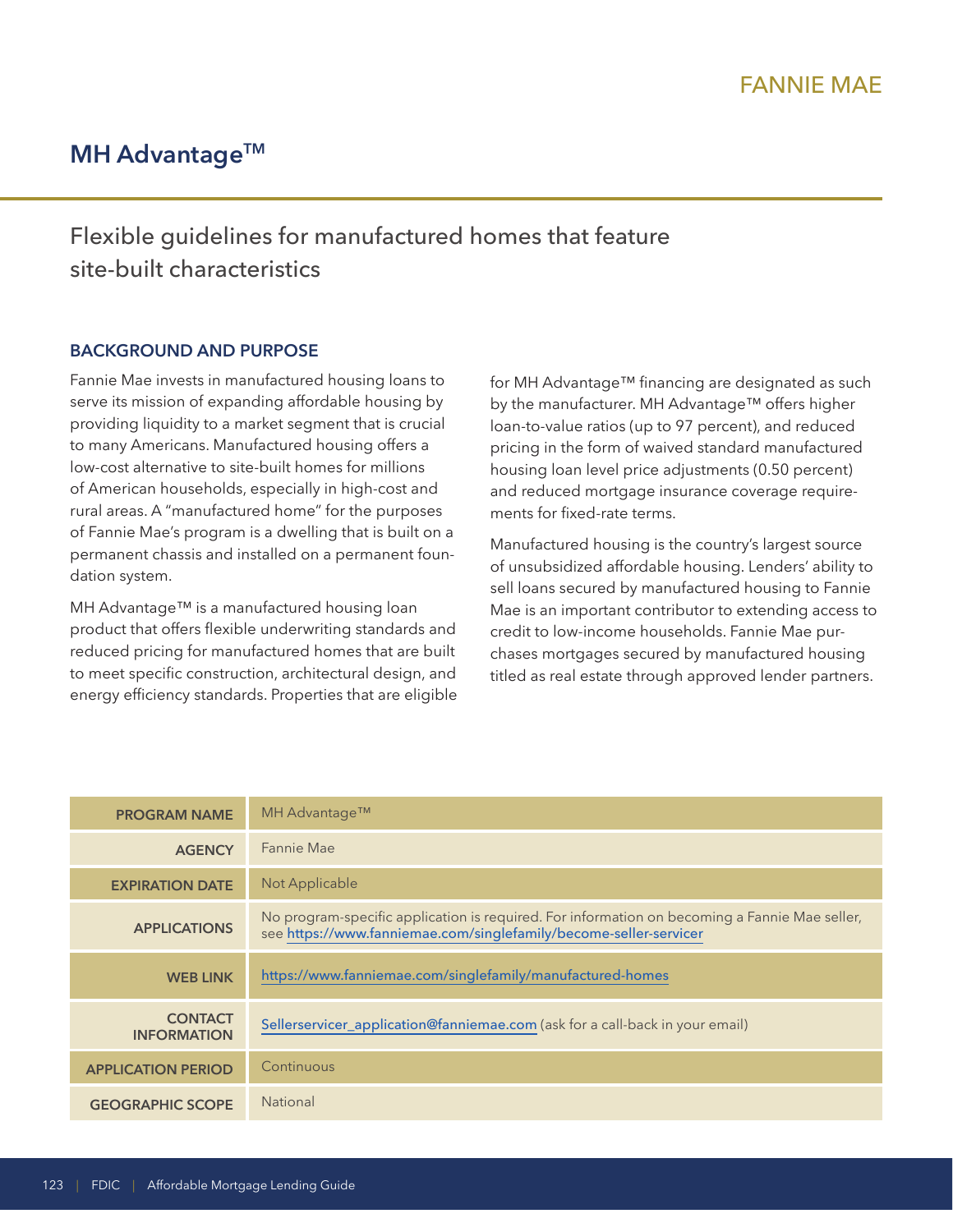### **BORROWER CRITERIA**

**Income limits:** This program has no income limits.

**Credit:** Fannie Mae's standard credit requirements apply (minimum credit score of 620). Fannie Mae uses trended data in its credit risk assessment including those loans submitted through Desktop Underwriter®. Trended credit data provides expanded information on a borrower's revolving account credit history including whether the borrower pays off the balance each month or makes the minimum payment due, and whether the borrower exceeds the credit limit.

**First-time homebuyers:** First-time homebuyer status confers no benefit.

**Occupancy and ownership of other properties:** The home must be owner occupied or a second home, not an investment property.

**Special populations:** There are no incentives for special populations.

**Special assistance for persons with disabilities:** There is no special assistance for people with disabilities.

**Manufactured home criteria:** Manufactured housing designated as MH Advantage™ eligible must meet Fannie Mae's definition of a "manufactured home" (defined below) and also offer certain construction, architectural design, and energy efficiency standards that are more consistent with site-built homes. Manufactured homes that are eligible for an MH Advantage™ loan must have an MH Advantage™ sticker affixed to the property by the manufacturer. The property appraisal must include photos of the MH Advantage™ Sticker, HUD Data Plate, HUD Certifications Labels, and the site showing all driveways, sidewalks, and detached structures located on the site. Examples of MH Advantage physical characteristics include but are not limited to distinctive roof treatments, lower profile foundations, and construction durability features such as durable siding.

Fannie Mae follows HUD's definition of manufactured homes. The manufactured home must be at least 12 feet wide and have a minimum of 600 square feet of gross living area. The dwelling must assume the characteristics of site-built housing, including being attached to a permanent foundation and connected to utilities. Single-wide manufactured homes, unless located in a Fannie Mae-approved subdivision, co-op, condominium, or planned unit development are not allowed. Homes located on leased land are not allowed. The mortgage loan must be secured by both the manufactured home and the land on which it is situated, and both the manufactured home and the land must be legally classified as real property and secured by a single lien, under applicable state law. Fannie Mae treats modular, prefabricated, panelized, or sectional housing homes the same as site-built housing, not as manufactured housing.

## **POTENTIAL BENEFITS**

The guarantee provided by Fannie Mae under this program may help mitigate credit risk.

Housing product) for manu Higher loan-to-value ratios and competitive pricing (compared with the Standard Manufactured factured housing with certain site-built characteristics.

- their lending to low- and mod MH Advantage™ loans may allow community banks to expand erate-income borrowers, rural areas, and low- and moderateincome communities.

## **POTENTIAL CHALLENGES**

Not all manufactured housing is eligible for the MH Advantage™ product. MH Advantage™ homes must meet stricter property eligibility requirements and be designated as MH Advantage™ eligible by the manufacturer.

mortgages for manufac Fannie Mae will not purchase tured housing in community land trusts.

Both the manufactured home and the land must be legally classified as real property under applicable state law. Many states still classify manufactured homes as personal property.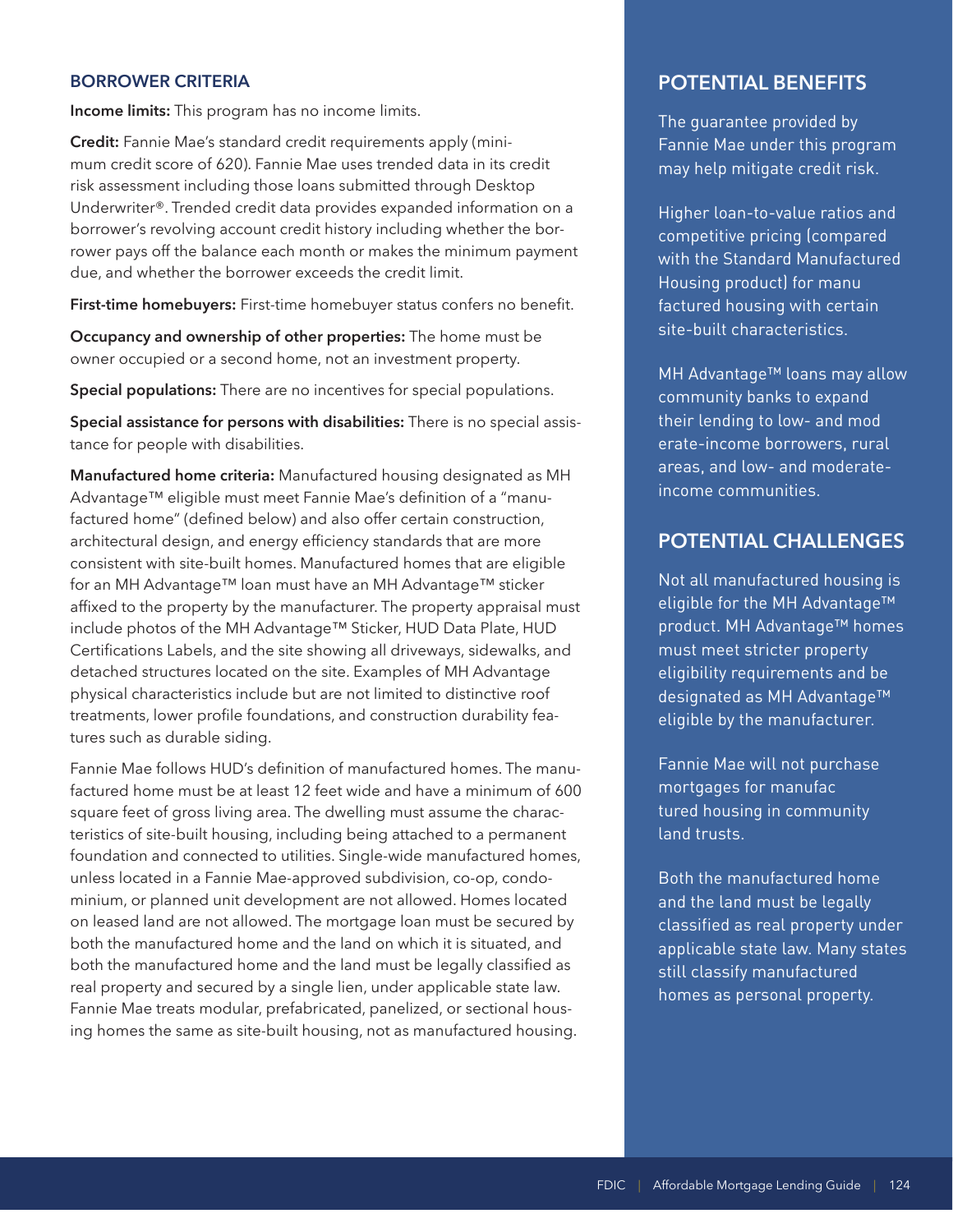## **LOAN CRITERIA**

**Loan limits:** FHFA publishes Fannie Mae's conforming loan limits annually. See Resources for a link to the current limits.

**Loan-to-value limits:** For an owner-occupied primary residence, the maximum LTV is 97 percent for a fixed-rate mortgage (FRM) and 95 percent LTV for an adjustable-rate mortgage (ARM). For a second home, the maximum LTV is 90 percent for a FRM and 80 percent for an ARM. For a cash-out refinance, the LTV maximum is 65 percent for FRM and 60 percent for ARM, both with terms no longer than 20 years. For loans with Community Seconds®20, the maximum combined loan-to-value (CLTV) ratio is 105 percent.

**Adjustable-rate mortgages:** 7/1 and 10/1 ARMs are allowed.

**Down payment sources:** No contribution of borrower personal funds is required.

**Homeownership counseling:** Homeownership counseling is not required.

**Loan-level price adjustments:** Loan-level price adjustments are risk-based pricing adjustments that apply at the time of delivery only. The standard manufactured housing LLPA (0.50 percent) is waived. Other standard Fannie Mae LLPAs apply.

**Mortgage insurance:** The MH Advantage™ program follows Fannie Mae's insurance coverage requirements.

**Debt-to-income ratio:** Debt-to-income ratio is determined by Desktop Underwriter®. In the event that the borrower has student loan debt, if the payment amount is provided on the credit report, that amount can be used for qualifying purposes. If the credit report does not identify a payment amount, the lender can use either 1 percent of the outstanding student loan balance, or a calculated payment that will fully amortize the loan based on documented loan repayment terms.

**Temporary interest rate buy downs:** Temporary interest rate buy downs are not allowed.

**Refinance:** Cash-out refinance is allowed for an owneroccupied primary residence, up to 65 percent LTV with a 20-year term. Limited cash-out refinance is also allowed.

#### **Trade equity from existing manufactured housing:**

Many manufactured home dealers offer equity-like contributions for home purchasers who trade in an old model of home to buy a new one, similar to an automobile trade-in program. The maximum equity contribution from the traded manufactured home is determined as follows. If the borrower has owned the traded manufactured home for 12 months or more before the application date, the maximum equity contribution is 90 percent of the retail value based on the NADA Manufactured Housing Appraisal Guide®. If the borrower has owned the traded manufactured home for less than 12 months before the application date, the maximum equity contribution is the lesser of 90 percent of the retail value or the lowest price at which the manufactured home was sold during that 12-month period. Any costs resulting from the removal of the manufactured home or any outstanding indebtedness secured by liens on the manufactured home must be deducted from the maximum equity contribution.

**Land equity:** If the borrower owns the land on which the manufactured home is being permanently attached, the land may be used as an equity contribution. In such event, the borrower's equity contribution is equal to:

- the current appraised value of the land if the borrower has owned the land for 12 months or more before the application date; or
- the lower of the current appraised value of the land or the purchase price of the land if the borrower has owned the land for less than 12 months.

**Underwriting:** Manufactured housing loans may only be underwritten using Desktop Underwriter®.

**Appraisal:** The appraisal must contain two similar manufactured homes and one site-built/modular home.

 $^{20}$  A Community Seconds® mortgage is a subordinate mortgage that is used in connection with a first mortgage delivered to Fannie Mae. Fannie Mae does not purchase Community Seconds, but it does provide eligibility requirements for the subordinate Community Seconds product. See fact sheet at [https://](https://www.fanniemae.com/content/fact_sheet/community-seconds-fact-sheet.pdf)  [www.fanniemae.com/content/fact\\_sheet/community-seconds-fact-sheet.pdf](https://www.fanniemae.com/content/fact_sheet/community-seconds-fact-sheet.pdf).